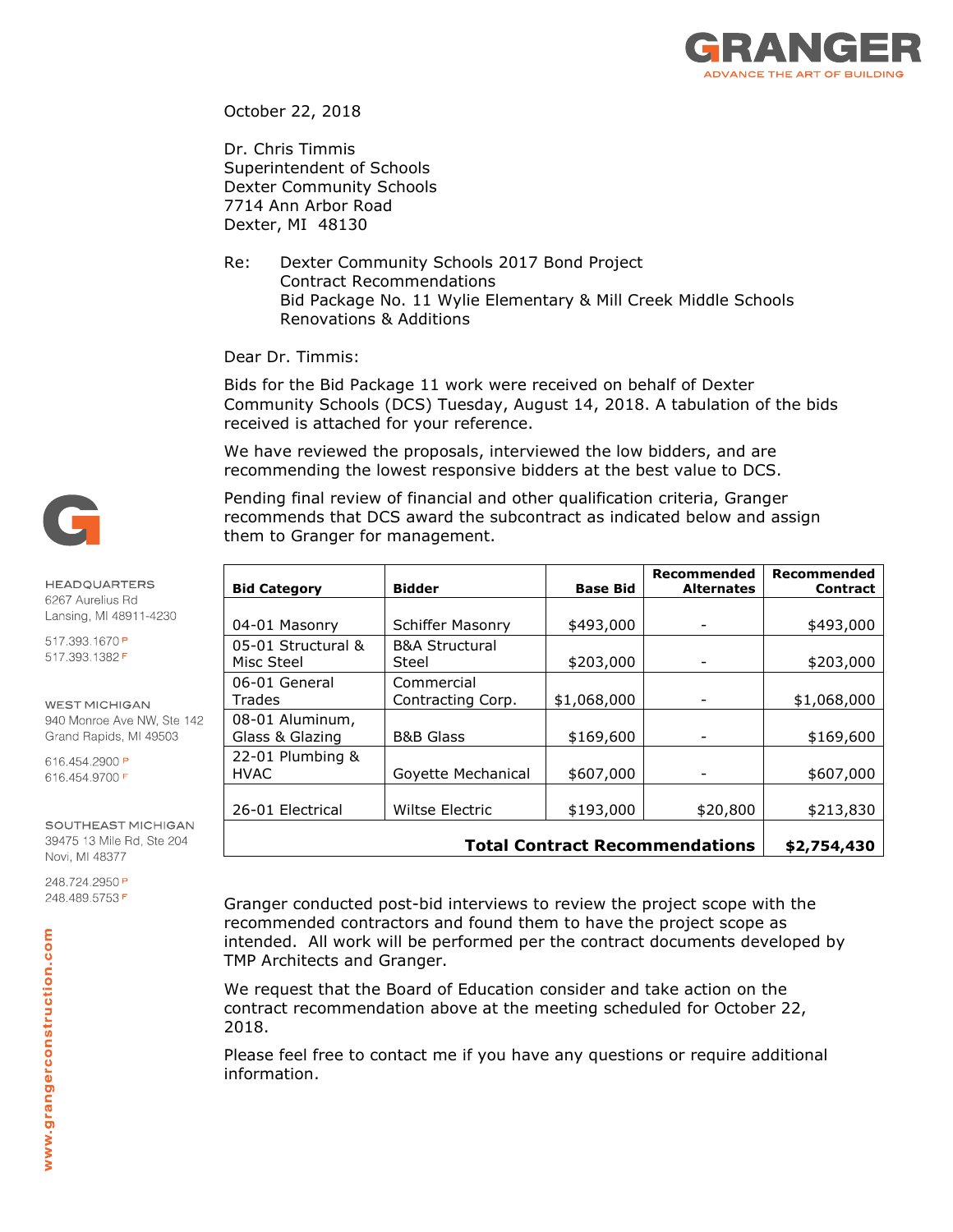Sincerely, GRANGER CONSTRUCTION COMPANY

Jehren / Villa

Andrea Andres P.E. Project Engineer

att: Bid Tabulation

cc: S. Raschke, DCS

- J. Brand, GCC
- E. Geiser, TMP